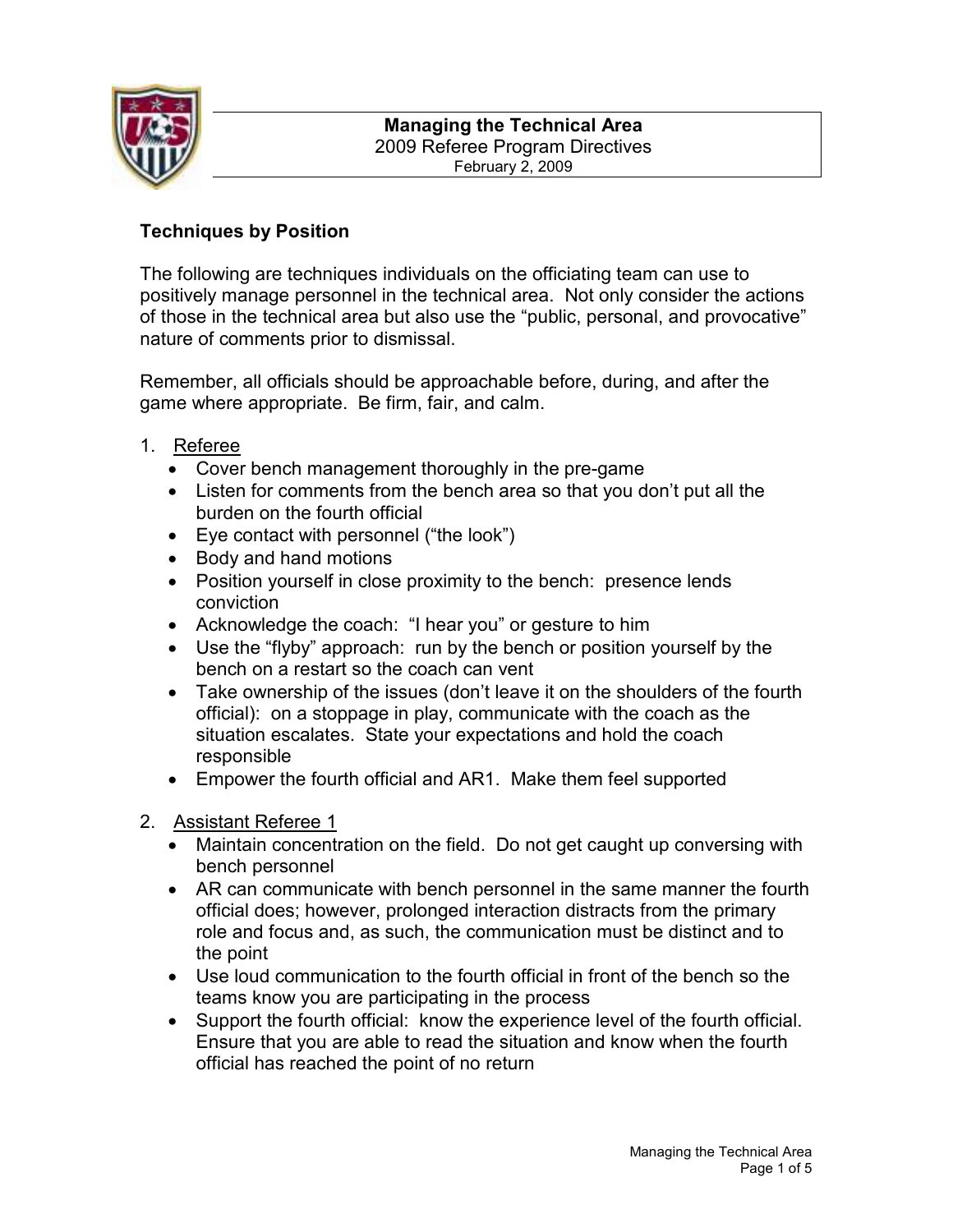- Feel the situation and read when the fourth official has reached the point of no return
- Acknowledgment
- 3. Fourth Official
	- Break the ice by introducing yourself to the coaches prior to the game
	- Provide enough space for the coach to "vent" without crossing the line
	- As the game progresses and situations within the game transpire, develop a plan to handle the technical areas without overreacting
	- Impose a positive presence (near technical area personnel) when needed. Don't follow and shadow them – let them coach
	- Create the perception you are giving equal time to both technical areas/coaches
	- Use the ASK, TELL, REMOVE procedure but do not hesitate to invoke the "remove" stage if the situation requires it
	- Confirmation from the AR: If the situations permits, prior to having bench personnel dismissed, consider consulting with AR1. This way, it is a twoway decision and you will feel more comfortable you are doing the right thing for the game
	- Find the peacemaker on the bench to help
	- Use a well-placed smile
	- Identify the person who will be dismissed
	- Try to be in the camera frame when dealing with unruly bench personnel: presence means de-escalation. By being in the camera frame, you are demonstrating to everyone that you are participating and making a positive effort to manage the situation
	- Be a "sounding board" for the coach but not a verbal "punching bag"
	- Consider the "public, personal, and provocative"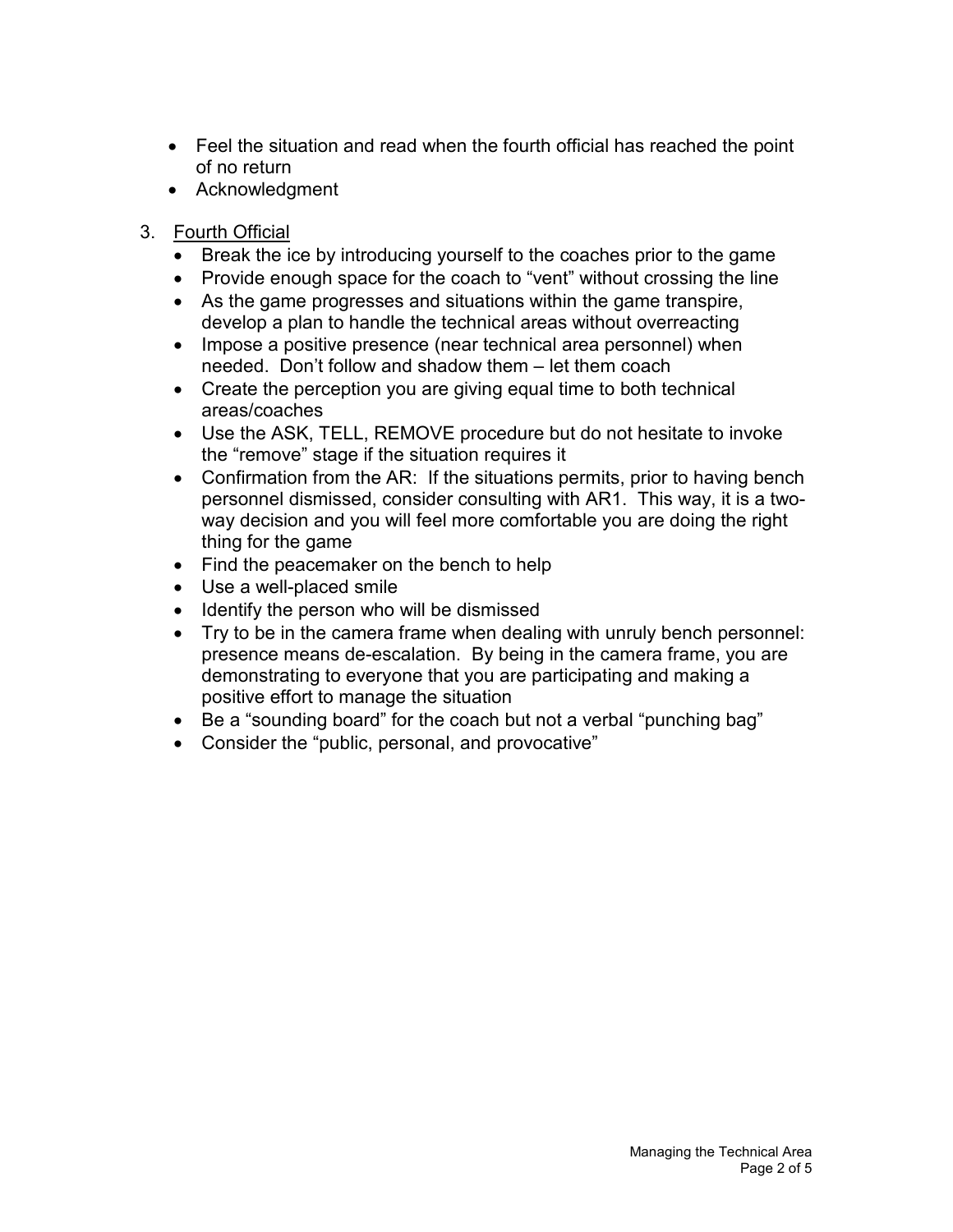## Ask, Tell, Remove Process

The following process is recommended for all officials to follow relative to conduct within the technical area.

#### • Ask

If a situation arises where there is irresponsible behavior, you are to ASK the person(s) to stop.

### • Tell

If there is another occurrence where there is irresponsible behavior, you are to inform that person that the behavior is not permissible and TELL them (insist) to stop.

#### • Remove

If the non-accepted actions continue, you must REMOVE that person immediately.

These are the recommended steps from U.S. Soccer and the CSA but they are not necessary if the behavior and conduct of personnel within the technical area requires immediate dismissal. Remember, where circumstances permit, use a "gentle escalate" approach so that referee team responses match the nature of the bench behavior. Try to use the least intrusive response that will solve the problem.

#### 2009 Instructions to Referees

As a preventative measure, referees are instructed to utilize the following technique when dealing with personnel in the technical area:

When the fourth official has determined that his utilization of the "TELL" step has been insufficient and the conduct in the technical area continues to be irresponsible and, thus, the fourth official is ready to escalate to the "REMOVE" step, the fourth official shall notify the referee. At a stoppage, the referee shall approach the technical area and "warn" the coach that any further irresponsible behavior will result in a dismissal from the game. Thereafter, any further irresponsible behavior will result in immediate dismissal (the "REMOVE" step).

In the pregame, the referee team shall establish an escalation procedure by which the fourth official shall notify the referee of the irresponsible bench decorum and the subsequent process of the referee notifying the coach. Note: This does not prohibit, at any time, the referee or fourth official from moving directly to the "REMOVE" stage based upon irresponsible bench decorum.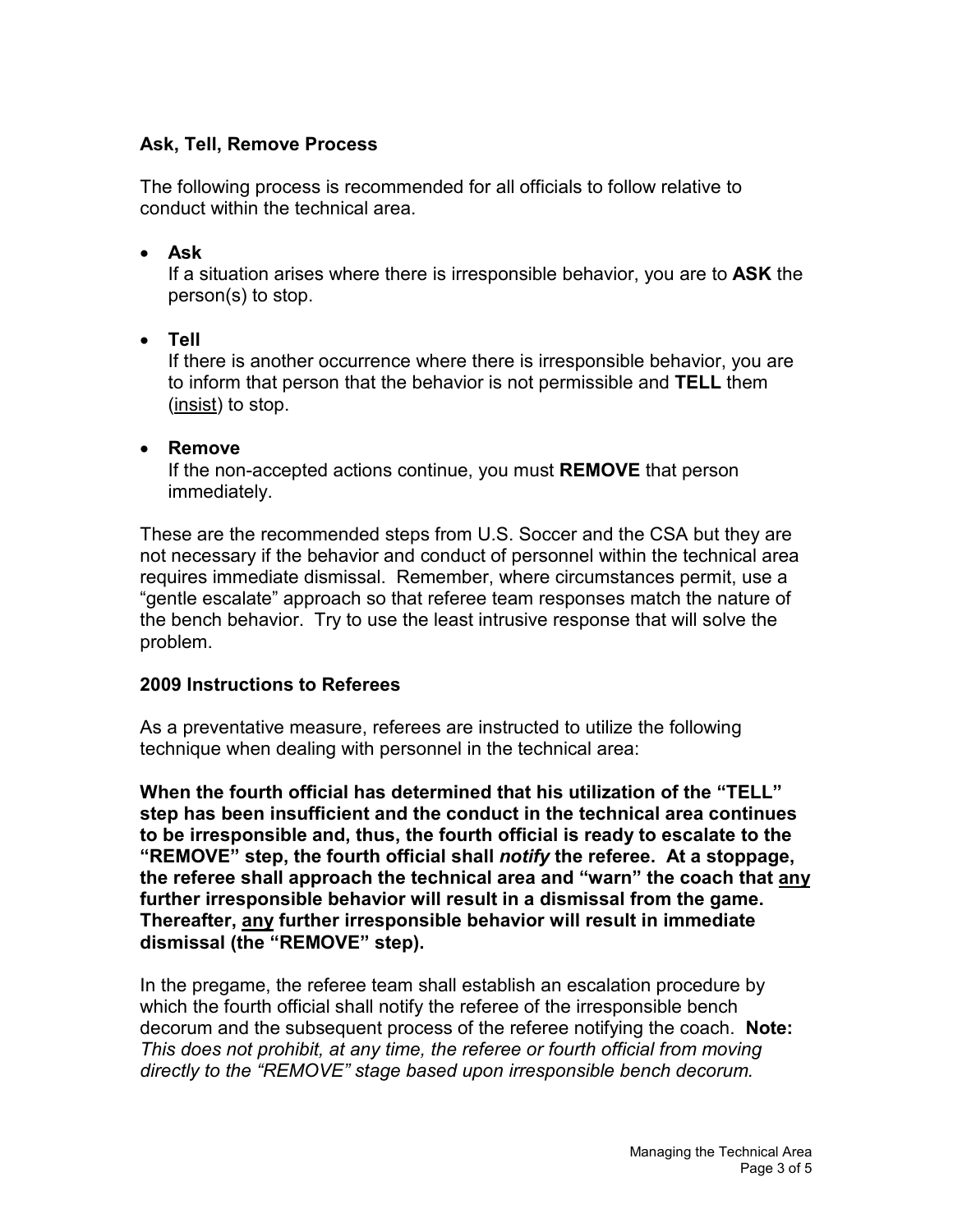# What You Can Say

Phrases you can say to bench personnel in a polite, respectful, and concise fashion. Comments should be short, to the point, said in a way that will not provoke a negative response:

- "I hear you" or "I understand you, coach"
- "Coach, talk to me"
- "Coach, I will listen to you but not the rest of the bench"
- "I will pass along the message"
- "I will talk to the ref/AR"
- "We will talk about it at half time"
- "Talk to me rather than shouting"
- "I know how important this game is to you, it is just as important to us"
- "Coach, I understand you are upset but you need to calm down"
- "I can see you don't agree with the call, but PLEASE settle down"
- "Please stop being so visual. Talk to me but don't wave your hands"
- "The ref got it, give him a chance"
- "Where are you going"
- "Don't do it"
- "The ref was there"
- "This is a game of angles; we have a different angle than the referee"
- "If I have to call the referee over, you will be dismissed"
- "Coach, please talk to your assistant, he is getting close my having to take official action"
- Remind the coach of position papers and memos outlining bench decorum

#### What You Can't Say

Officials should avoid any open ended phrases that conjure up debate or that "add fuel to the fire" by inviting further heated conversation

Fourth officials cannot:

- Curse, use abusive or insulting language: "Coach, shut up and sit down"
- Criticize the members of the referee team: "I agree he's having a bad day"
- Attack or criticize the coach or his team
- Say what you would have done in that situation
- Make physical contact with bench personnel
- Issue threats unless you are ready to enter the "Remove" phase and you are ready to follow-through
- Use phrases that invite further debate or negative discussion